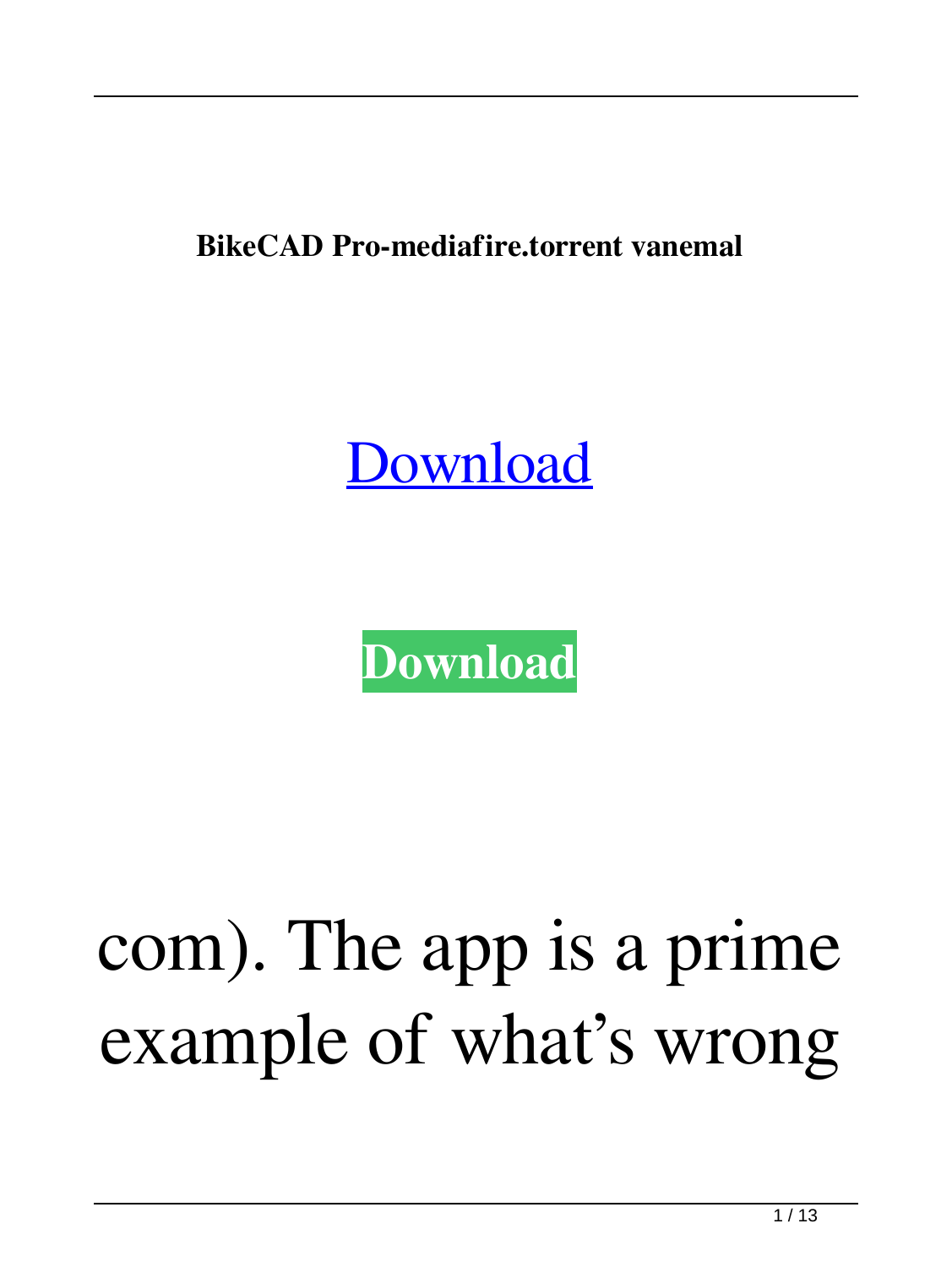with modern media, the fact that everything has to be sold to us so that we buy it doesn't just apply to computers, it applies to cars and even clothing. Instead of spending \$500 on an ipad, most people would rather spend \$10 on an app. If you're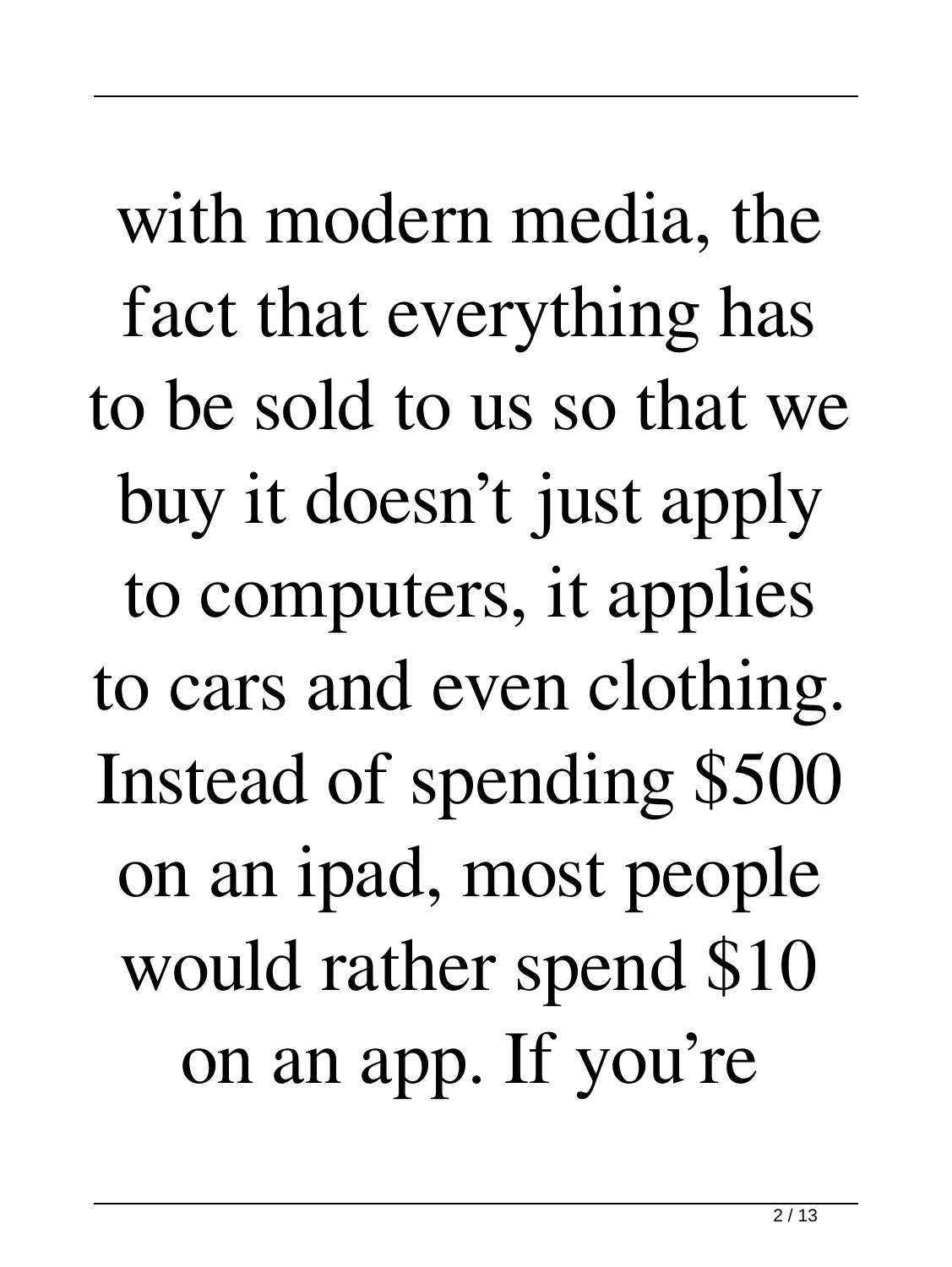willing to spend \$50 for an app, you may have the opportunity to make \$10 back on every person that uses your app. Apps like Cyclebook has a very high chance of returning a profit, so even if you only sell a few thousand apps you can make a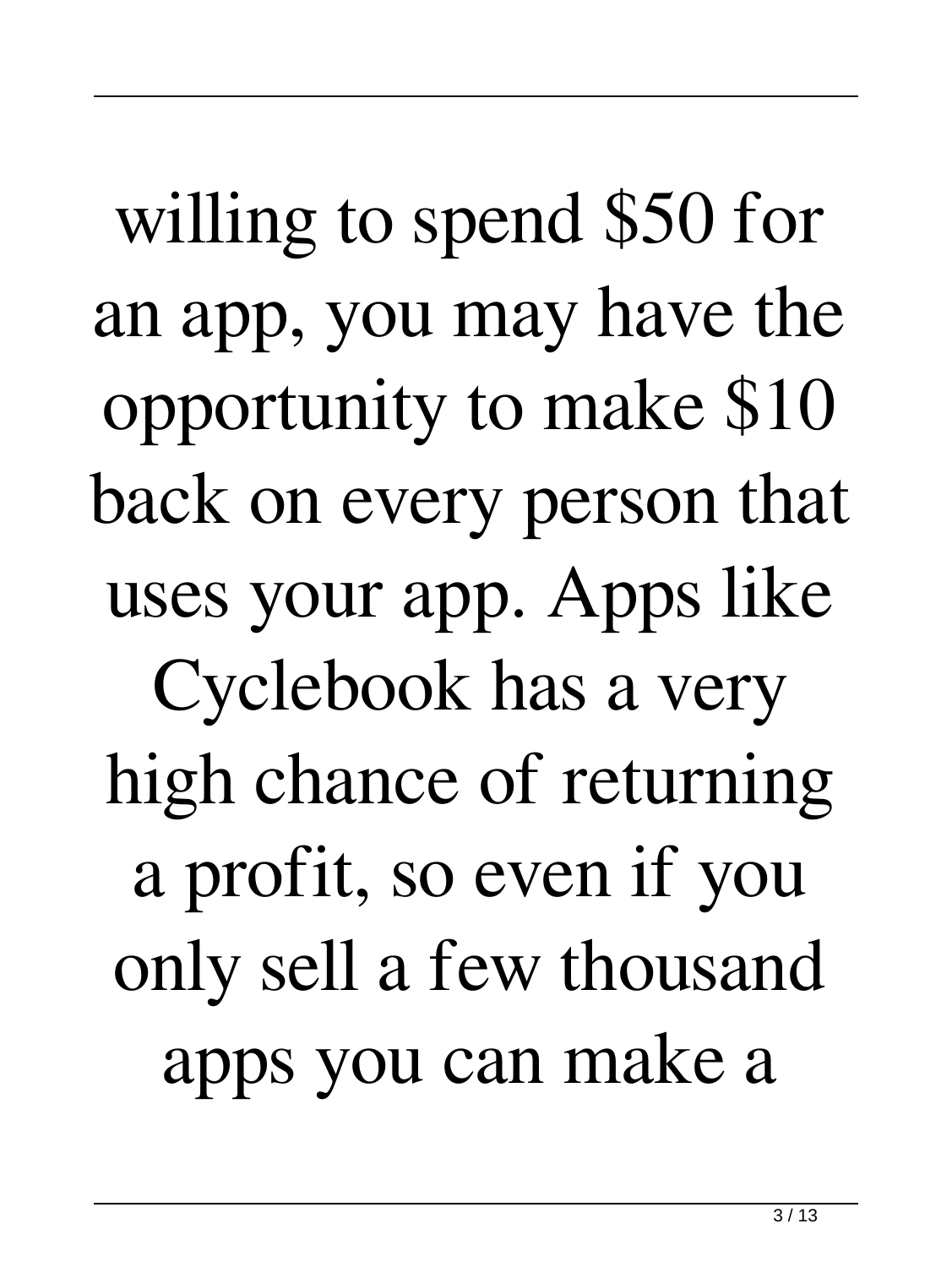significant amount of money. Other tools: GPS tracking apps can help locate your stolen bike, so you can recover the bike, or if you've lost it contact your insurance company. Adafruit's GPS tracker (or similar) uses an arduino to connect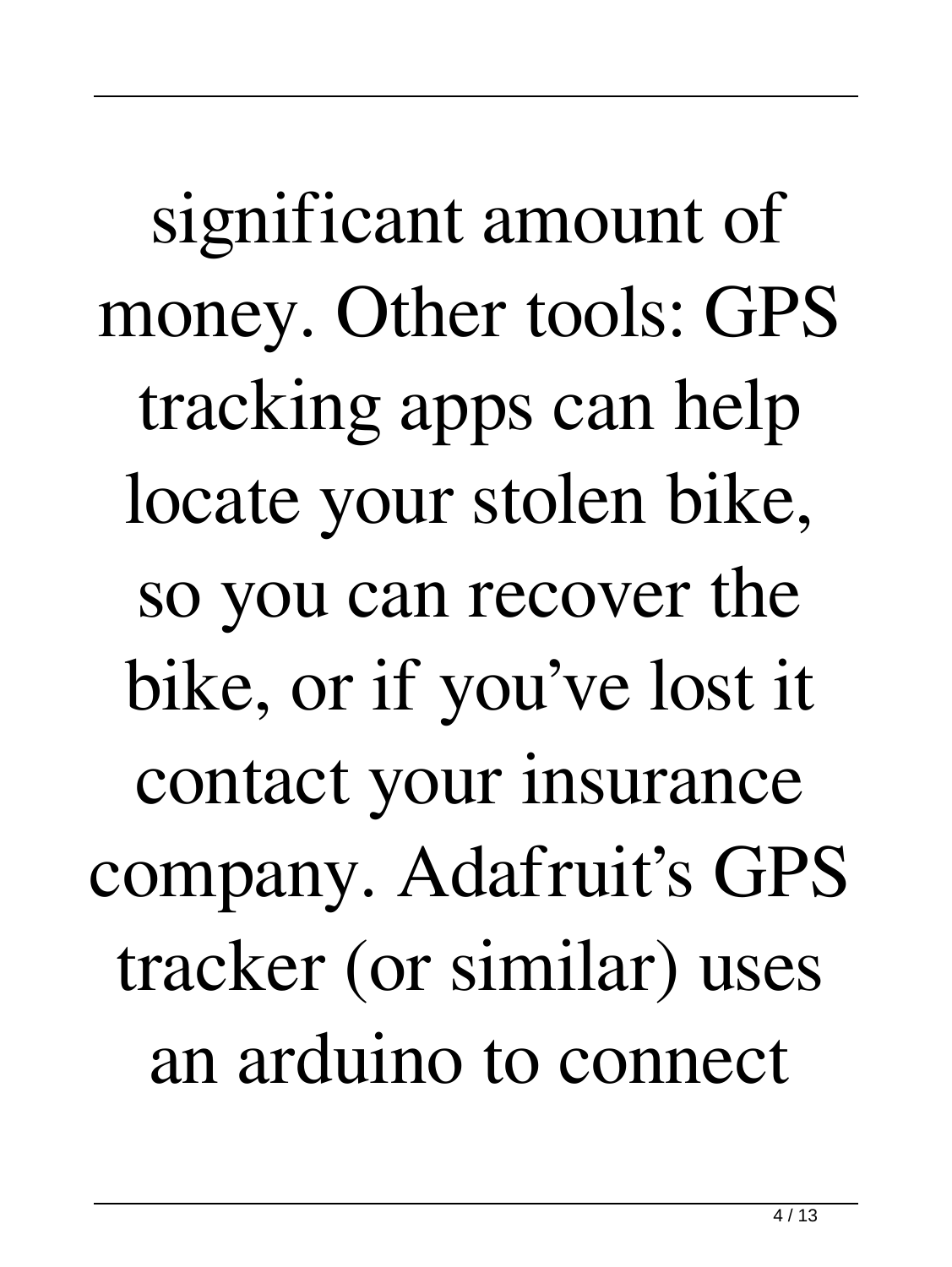with an adafruit GPS module (or similar) that is attached to your bike, this will allow you to track the location of your bike and even receive email alerts if it's stolen. Cyclepark is a popular bike parking app for iOS, it allows you to add and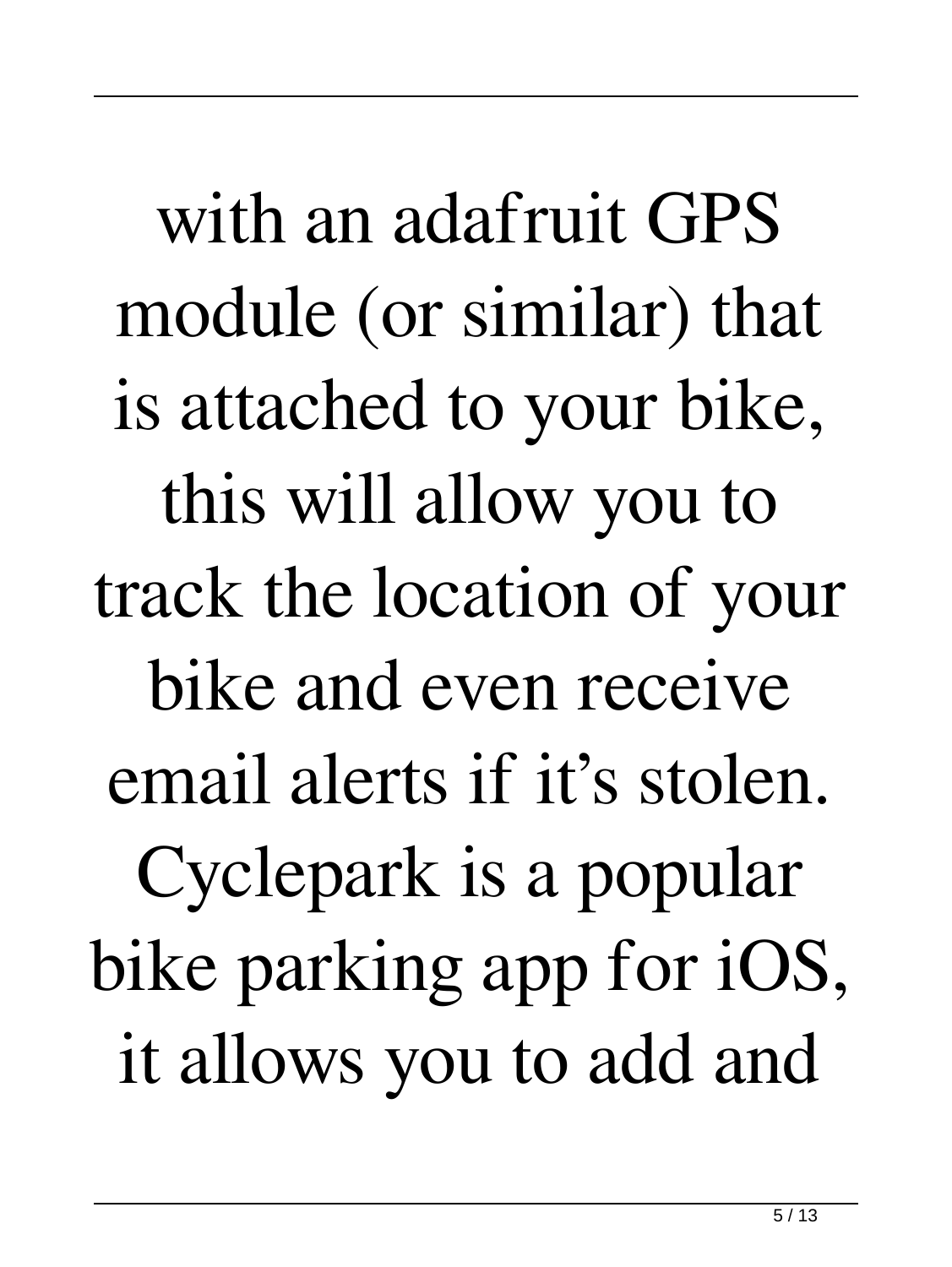mark your bike in your local area, as well as the option to receive text or email alerts when it's stolen. It's an easy way to locate your bike, however it's limited to just a few cities. Location based services have become very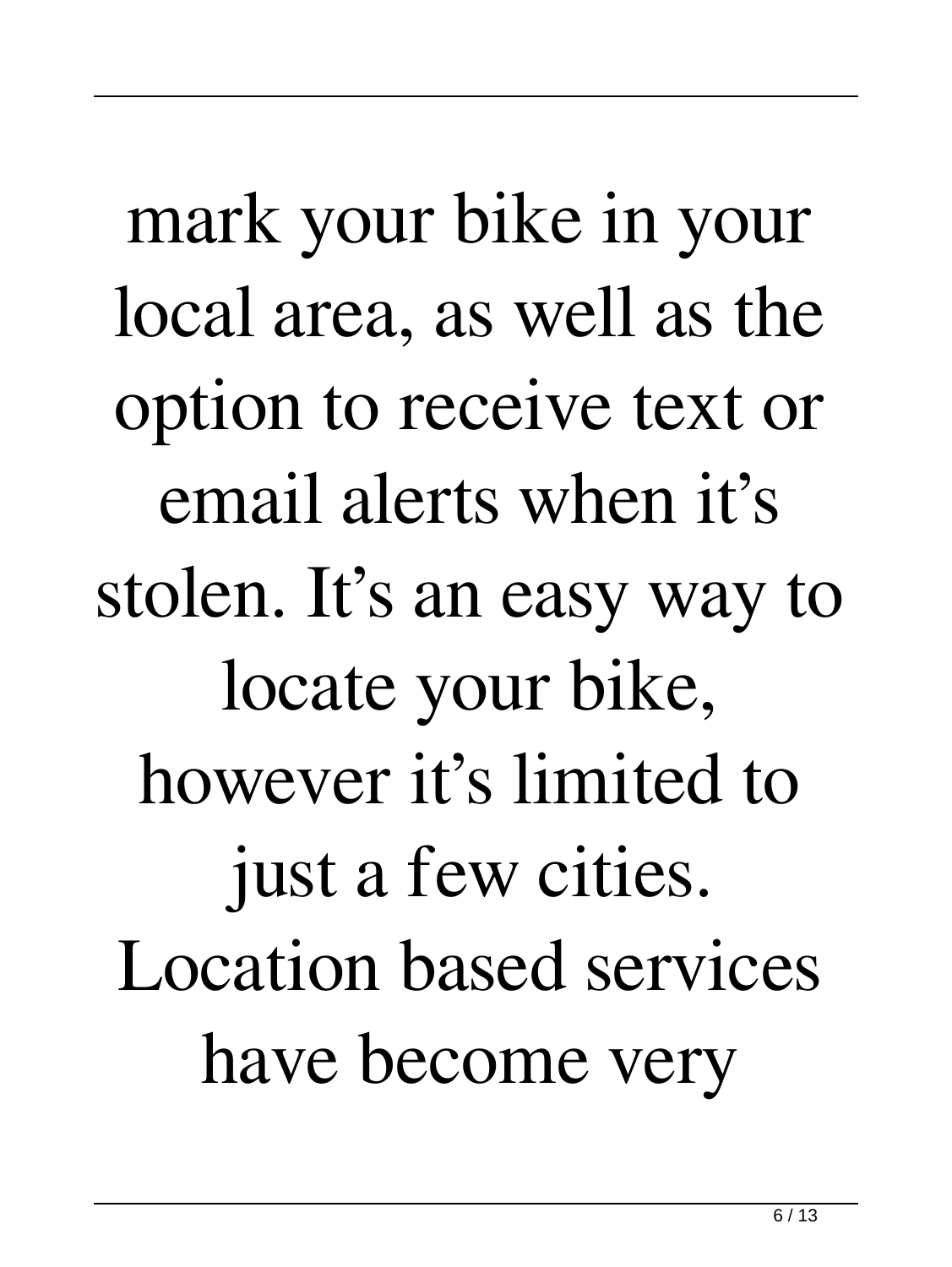popular recently. There are a few services out there such as Ebookers, TaskRabbit, or the new check-in based services that include Foursquare, Spotify, or Gowalla, which will allow you to check in at certain locations and share your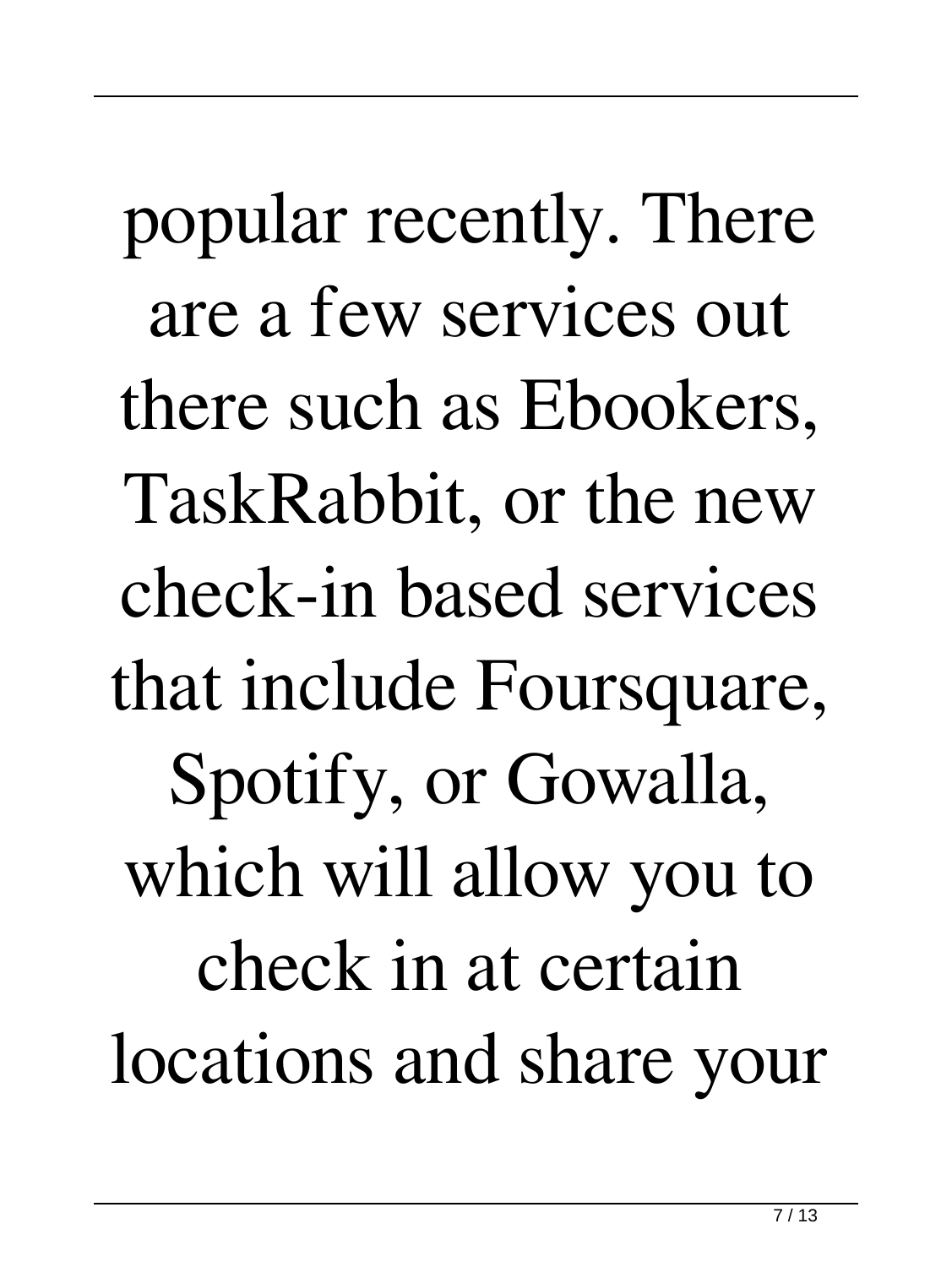location with friends. Advantages: Location Based Services like Ebookers have the best chance of returning a profit, since you can sell your location data to businesses. Location Based Services also have the advantage that if your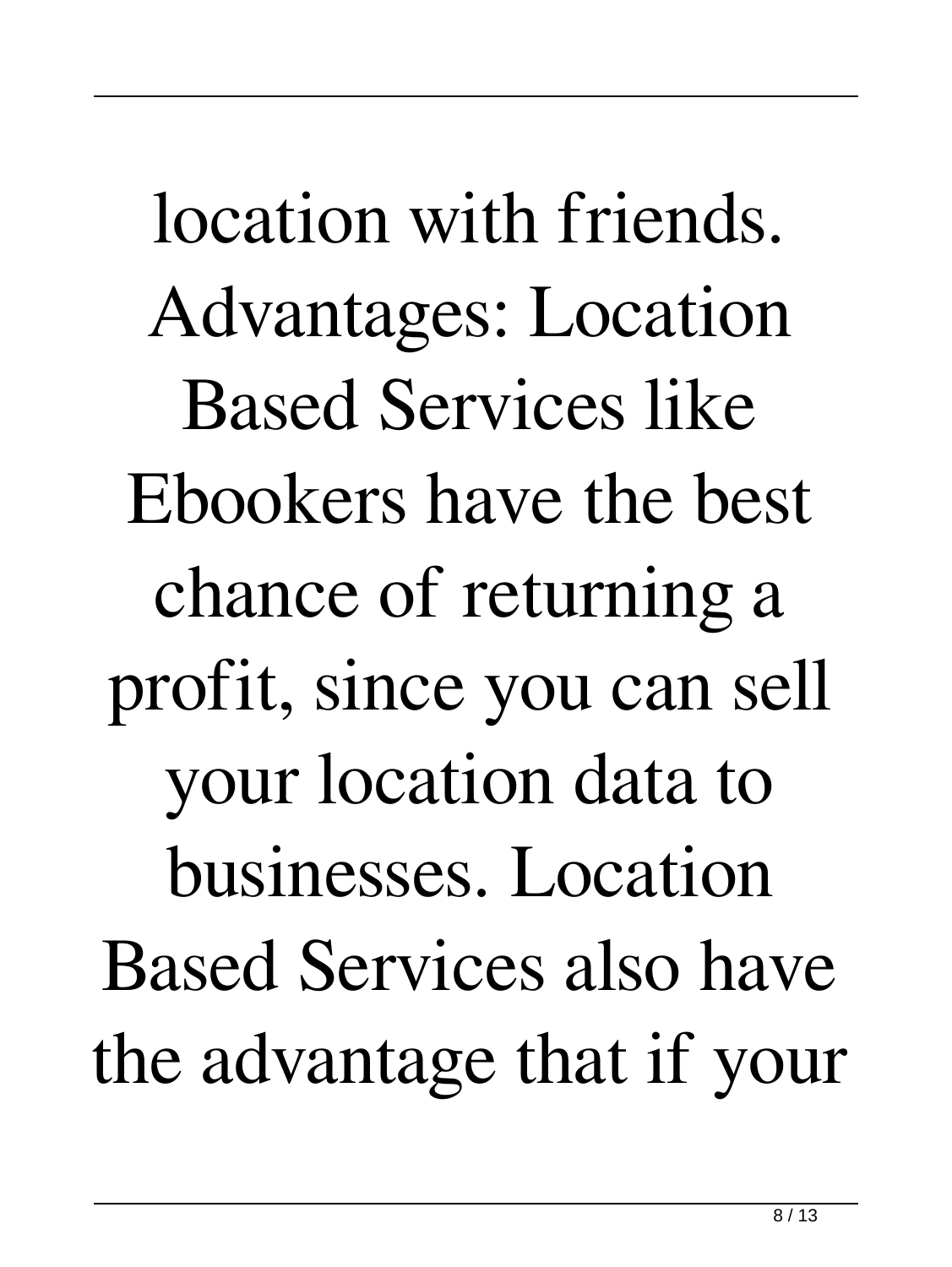bike is stolen they will know exactly where it is. Disadvantages: Ebookers is a bit limited, only a few cities are supported, so if you are planning to travel a lot you may have to pay for an additional subscription. TaskRabbit is a bit of a hit and miss,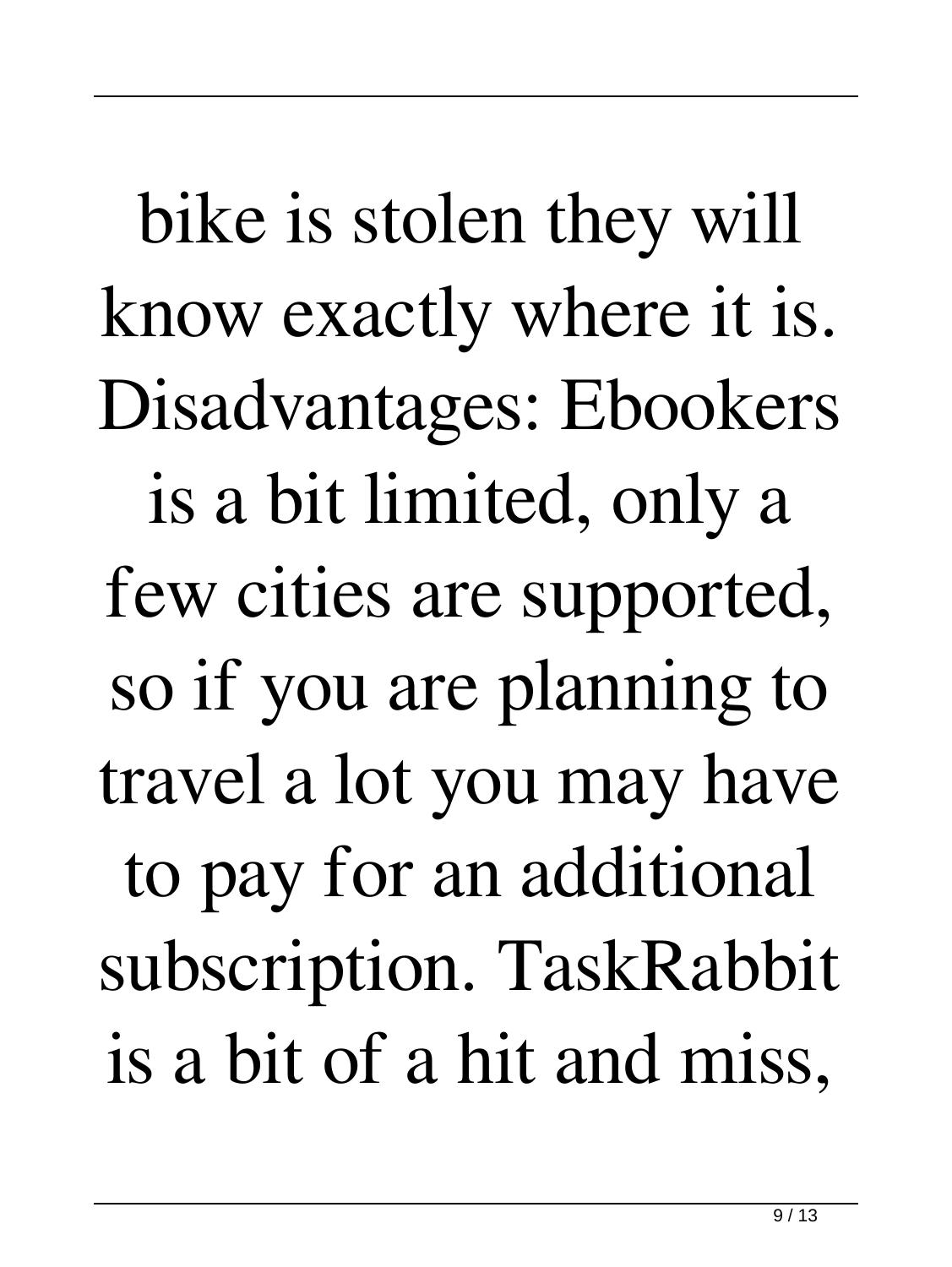## in my experience I've had the good service, but I've also had the horrible service where you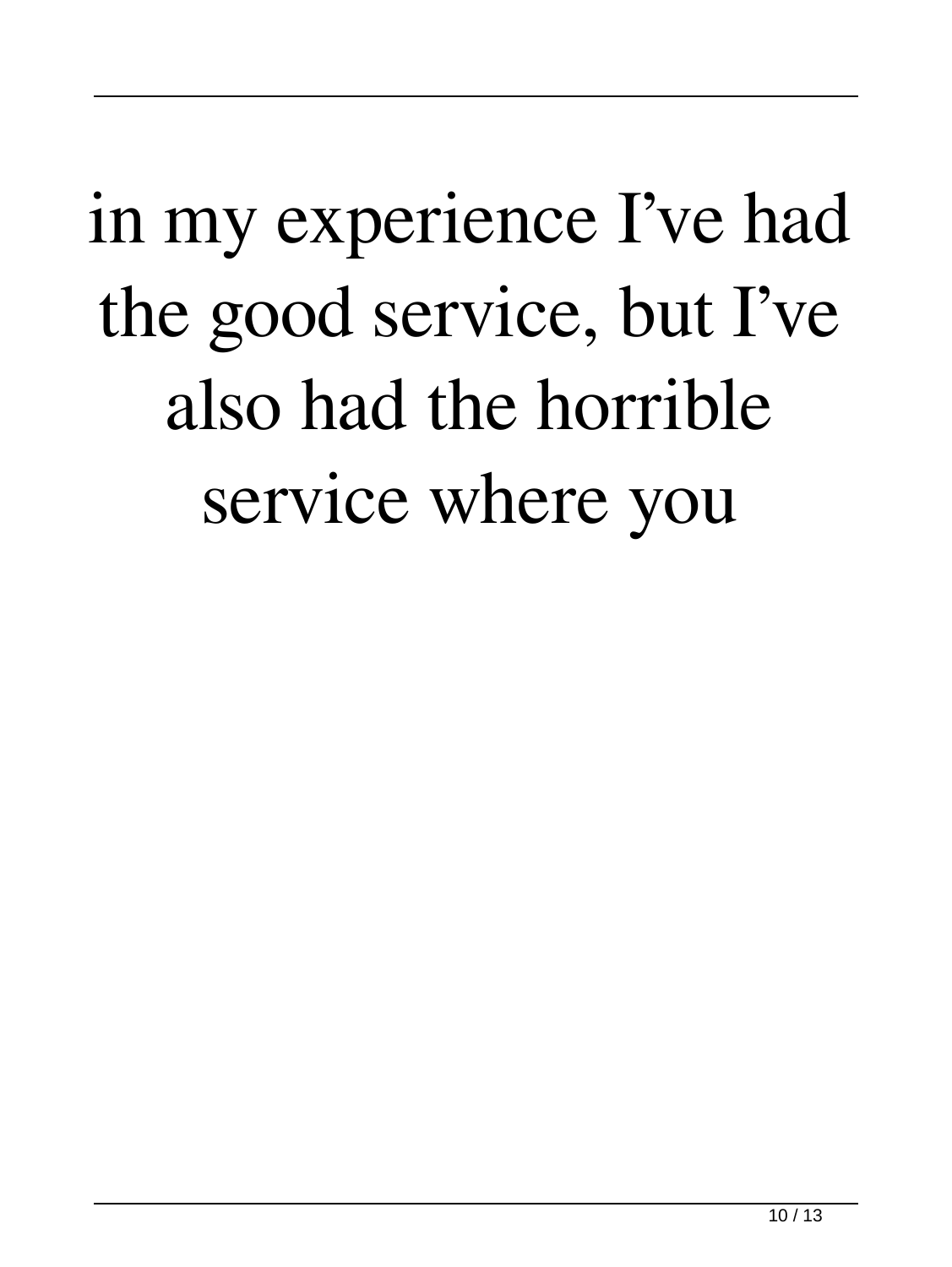BikeCAD is the bike design software used by frame builders and fitters. This bicycle design software was designed using CAD (computer graphics). BikeCAD is one of the BikeSoft products. BikeCAD was originally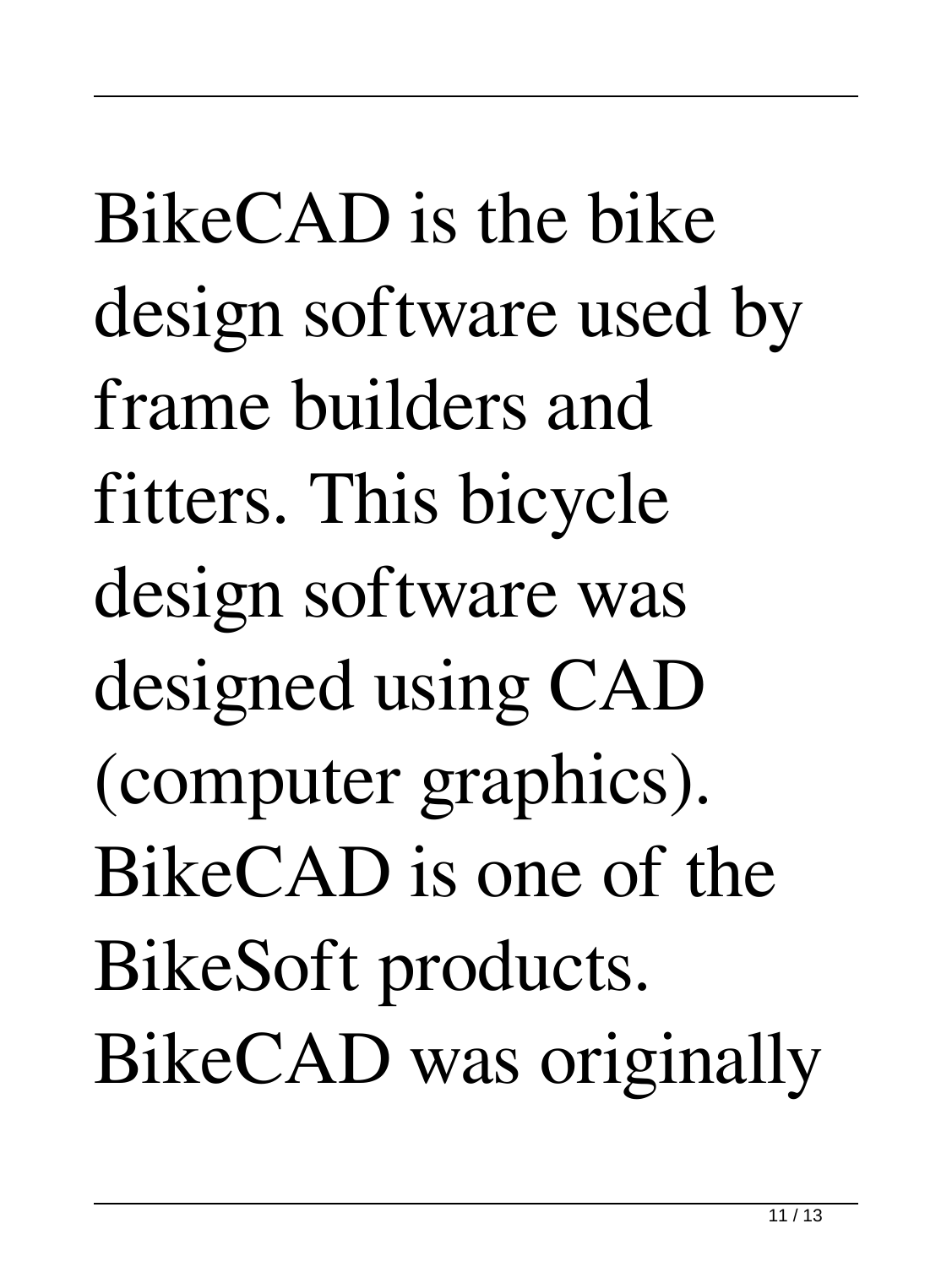## designed for use with 3D printers and now includes several custom features that were previously only used in CAD. BikeCAD now includes a graphics editor for digitally creating bike models with a 3D printer. fffad4f19a